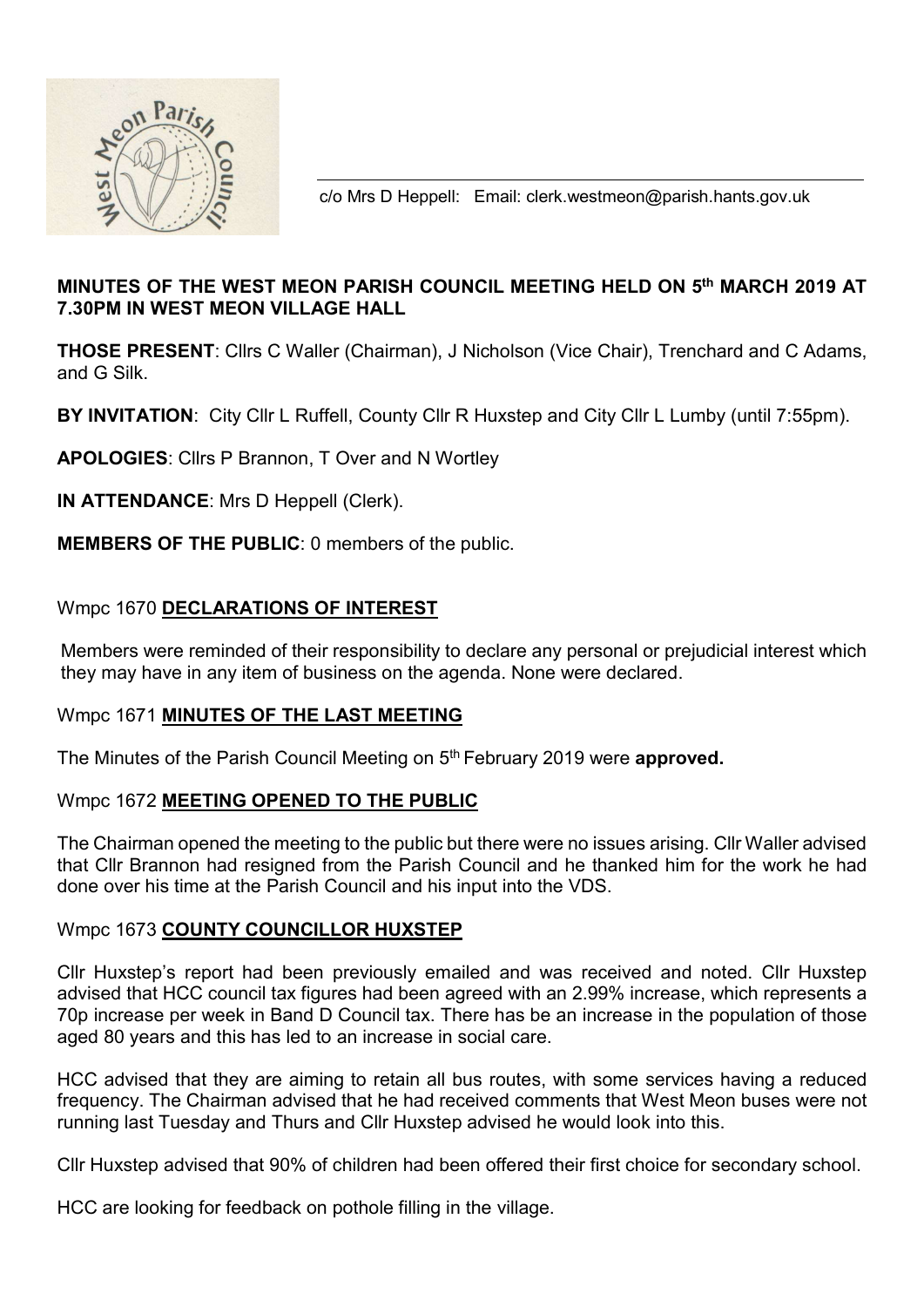Cllr Huxstep advised he would be attending the next Communities Against Noise meeting.

## Wmpc 1674 CITY COUNCILLOR LUMBY

Cllr Lumby's report which had been previously emailed was received and noted. Cllr Lumby reported that Winchester City Council's Gypsy and Travellers' local plan had been agreed.

Cllr Humby advised that WCC are looking to adopt a new Constitution in May 2019 following the elections.

Cllr Lumby advised that there is a new Handyperson Service offering small repairs and adaptations at a subsidised rate to those who qualify in the Winchester District.

WCC is proposing Council Tax rates for 2019/2020, freezing the tax at this year's level.

The Chairman thanked WCC for resolving the problems with the dormouse tunnel and the resurfacing works at Heddon View .He also advsied that there were problems with condensation/ damp at the 7 garages at Long Priors which are owned by WCC. Cllr Lumby agreed he would look into this matter.

Cllr Waller advised that the Lengthsman scheme is working well and that the Parish Council appreciate the work carried out.

#### Wmpc 1675 CLERK'S REPORT

The Clerk's report had previously been circulated and was noted by the Parish Council.

It was **agreed** that the Annual Parish Meeting (APM) will be on Wed 24<sup>th</sup> April 2019 7.00pm in the West Meon Sports Club. It was agreed to ask Mr C Patterson from SDNP to be guest speaker at the meeting.

The Clerk circulated timetables and application forms for the upcoming Parish elections.

Details of the Wicksteed playgrounds quote for wet pour repairs by the swings and around the table tennis tennis table of £2,383.40 were circulated. This was compared to quote of £2,972.00 from Playdale for around the swings. It was agreed to proceed with the Wicksteed quote.

### TO RECEIVE WORKING GROUPS

### Wmpc 1676 PLANNING

i) It was **agreed** to raise **OBJECTIONS** to the planning application at Halcyon East End West Meon Petersfield Hampshire GU32 1LS. Demolition of existing timber framed garage and erection of new annex and internal alterations for holiday accommodation. SDNP/19/00885/HOUS on the following grounds:

 The proposal represents an overdevelopment of the site, in particular it would reduce overall parking spaces for both the current occupiers of the dwelling and the proposed occupiers of the holiday accommodation, resulting in a cramped form of development.

ii) It was **agreed** that the previous comments submitted for the planning application at Lion Hill House, West Meon, would be re-submitted for the appeal lodged at the site.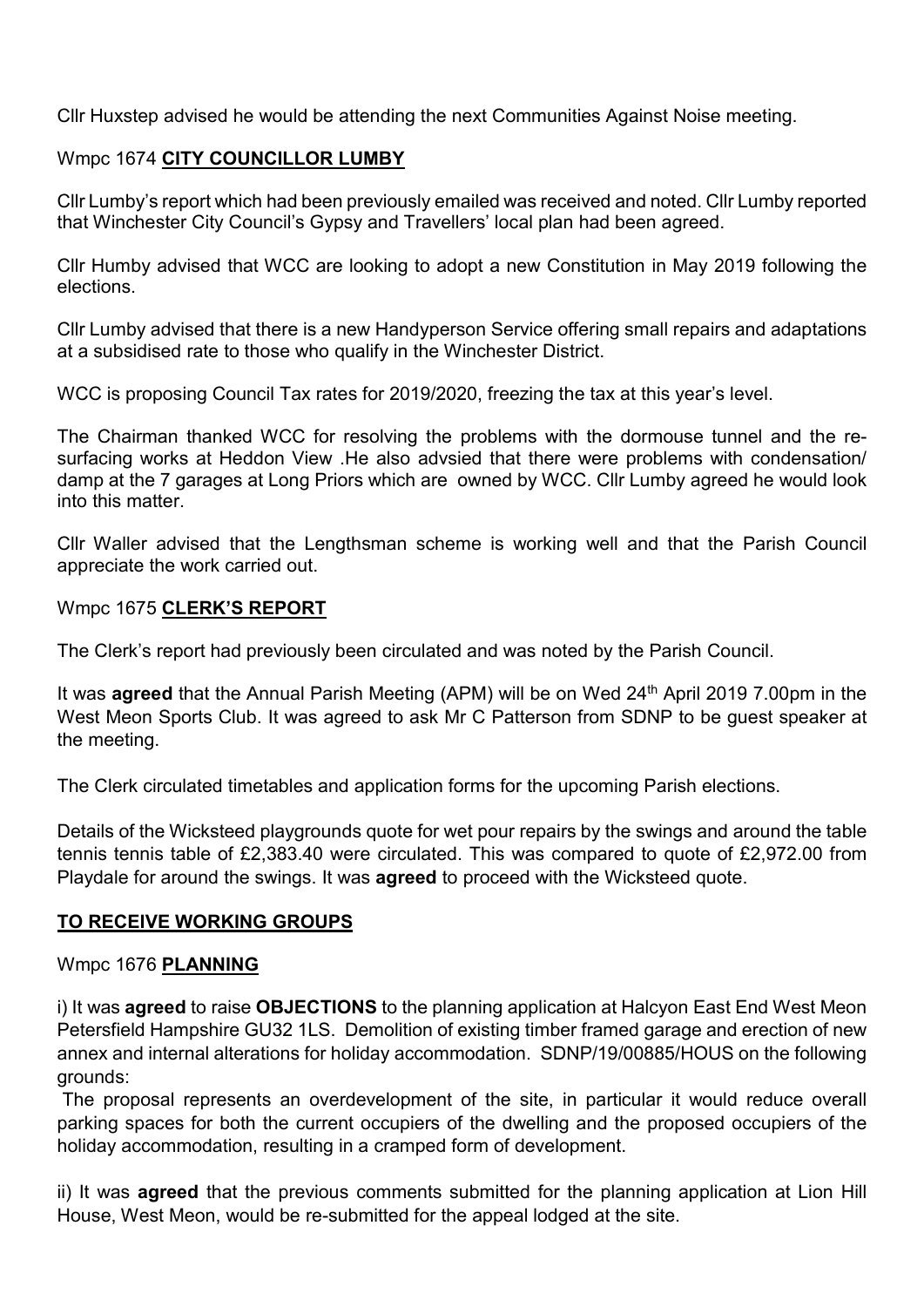iii) The Village Design Statement is being edited following comments received from SDNP.

## Wmpc 1677 FINANCE AND ADMINISTRATION

It was agreed that the Listening Post would be held after the election.

The following Parish projects were agreed by the Parish Council,

- a) Outdoor Gym/Keep Fit equipment at the recreation ground.
- b) Re-seeding the recreation ground
- c) Re-grading the hump in the Village Hall car park.
- d) The hedge by the entrance to the car park is to be trimmed.

The Clerk advised that approval is being awaited for the grit bin by the village hall.

It was agreed that the Parish Council would take over the Bob Russell Trust and would award book/media prizes. There are three trustees from the Parish Council and representatives from the Church and School.

News items were agreed for the Parish News.

A grant request of £100 was **agreed** to be awarded to Victims Support.

### Schedule of Payments

### Date 5<sup>th</sup> March 2019

| Ch 300509 WCC Dog Bins                 | £130.00 |
|----------------------------------------|---------|
| Ch 300510 D Heppell salary             |         |
| Ch 300511 Reimbusement/ Expenses Clerk | £40.22  |
| Ch 300512 Victims Support              | £100.00 |

### Wmpc 1678 COMMUNITY, HOUSING AND RECREATION

Details of the Wicksteed playgrounds quote for wet pour repairs by the swings and around the Table Tennis table of £2,383.40 were circulated. This was compared to quote of £2,2972.00 from Playdale for around the swings. It was **agreed** to proceed with the Wicksteed quote.

The Chairman circulated the village shop update.

## Wmpc 1679 ITEMS TO BE CONSIDERED AT THE NEXT MEETING

Listening post, APM, AGM dates, Grants, Outdoor gym, Village Design Statement, Parish projects, Parish Elections.

## Wmpc 1680 DATES OF NEXT MEETINGS

Tuesday 2<sup>nd</sup> April, 13<sup>th</sup> May, 4<sup>th</sup> June, 2<sup>nd</sup> July 2019, all in the Village Hall.

Meeting finished at 9.14 pm

Chair ……………………….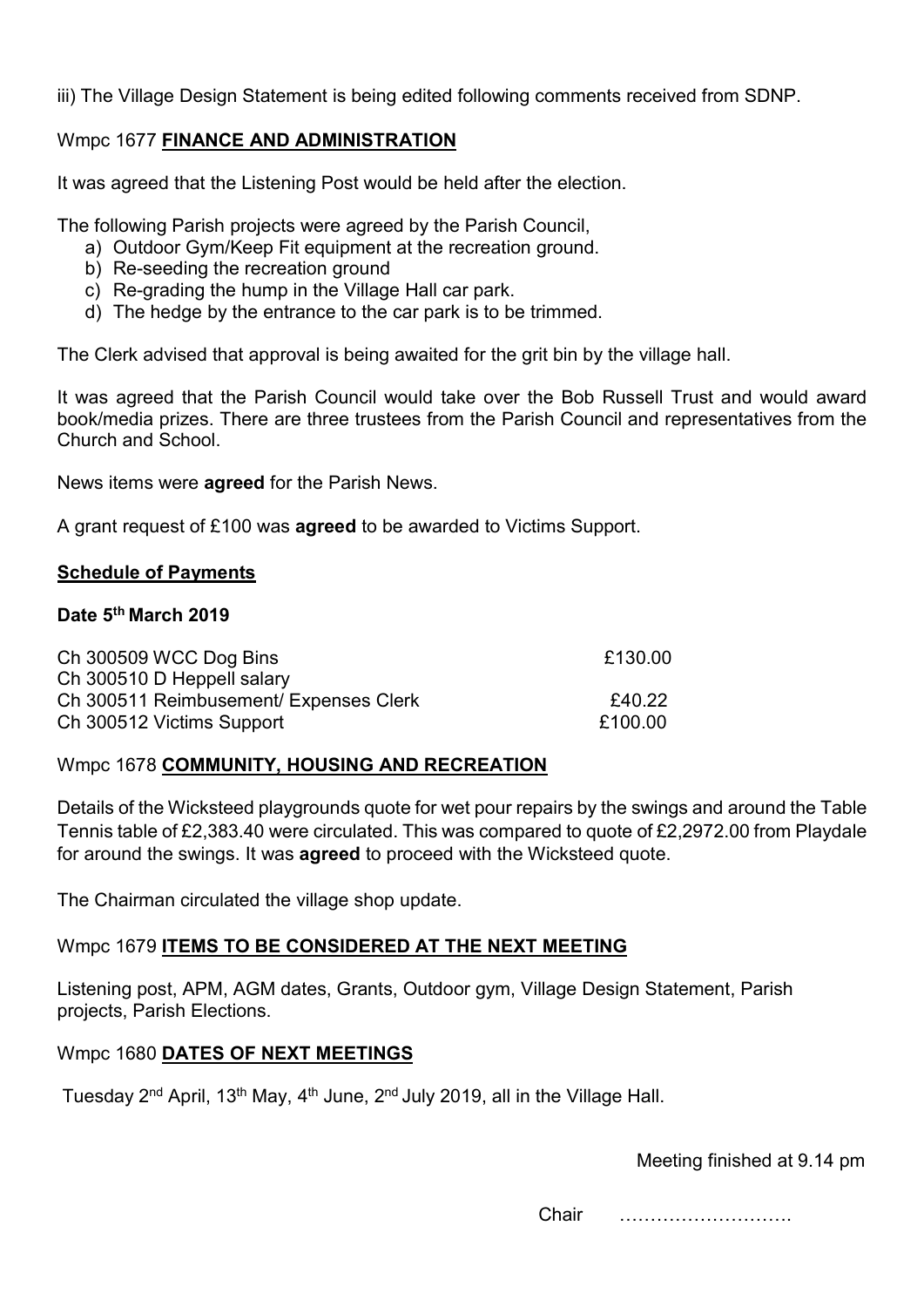Hampshire County Council Divisional Report for West Meon Parish Council

Hampshire County Council's Council Tax 2019/20.

The council tax requirement for the County Council for the year beginning 1st April 2019, is £634,450,710. This translates to the County Council's band D council tax for the next financial year will be £1,236.87, an increase of 2.99% or about 70p per week. For other Bands they are:

£ Band A 824.58 Band B 962.01 Band C 1,099.44 Band D 1,236.87 Band E 1,511.73 Band F 1,786.59 Band G 2,061.45 Band H 2,473.74

The councils budget setting for 2019/20 has been a big issue for officers and members to grapple with; as it was last year. There is no pleasure to be derived in proposing tax increases, which is why for 5 years from 2010 at the start of the coalition Government we froze the County precept. We are now obliged to adopt increases because we are under a legal requirement to provide our statutory services while keeping a balanced budget.

Above all we have demographic pressures with more children and more elderly people in particular. Much as we love our children and respect and cherish our senior citizens, they are the 2 sections of the community who understandably take more from the economy than they put in. The elderly have paid their taxes so have earned their rights and the children we hope will grow up to make a positive contribution to the economy having been well educated in Hampshire. Last year I reported that there were 1000 extra people attaining the age of 80 every year in Hampshire - that figure now is 2000 extra over the age of 85 and a proportion of them will inevitably turn to the council for assistance with their care needs. Many will not need help, but many will. Added to that there are more young people with complex needs living into adulthood who will need expensive social care but not necessarily medical care. There is also school transport costs at some £30m.

The County Council, like many other Councils, is therefore experiencing huge fiscal pressures and the Leader has made representations to the Prime Minister, corresponded with Treasury ministers and had face to face meetings with the Ministry for Housing, Communities and Local Government (MHCLG) including the Secretary of State. "The rising pressures on services mean that our planned savings programme needs to deliver £140 million by April this year. Nationally, the number of vulnerable children and adults continues to rise, and Hampshire is no exception. The population of over 75-year olds is set to increase by 30 per cent over the next seven years - an extra 5,500 people a year who may well need social care support, to varying degrees. The number of children in care has increased by 372 (28 per cent) in the last three and a half years alone. While we have robust action plans in place to help contain this increase, especially to avoid the need for a child to come into care, there is no doubt this rise in the number of people needing our help is the biggest pressure the County Council faces."

Alongside the revenue budget, Cabinet approved the capital budget for the coming financial year, and proposals for significant investment in Hampshire's economy, jobs and the quality of the environment, with projects totalling just under £500million over the next three years. Councillor Perry said: "Over the next three years, the County Council will be delivering one of the largest capital programmes of any county council which will see improvements to roads, bridges, walking and cycling infrastructure and school buildings. If we are to sustain Hampshire's quality of place, it is vitally important there is extra provision for roads and schools as we see more housing development, and we are doing our level best to make sure this happens in Hampshire." The capital programme is a very significant investment in Hampshire's infrastructure, delivering schemes totalling £491.6 million between 2019 and 2022 and providing a big boost for the local economy. It will provide:

• £160 million of investment in new and extended school buildings in Hampshire in the period 2019/20 to 2021/22 to ensure there is a school place for every child in Hampshire • £122 million for structural maintenance and improvement of roads and bridges in Hampshire over the next three years • £72 million for integrated transport schemes including £9 million specifically focused on walking and cycling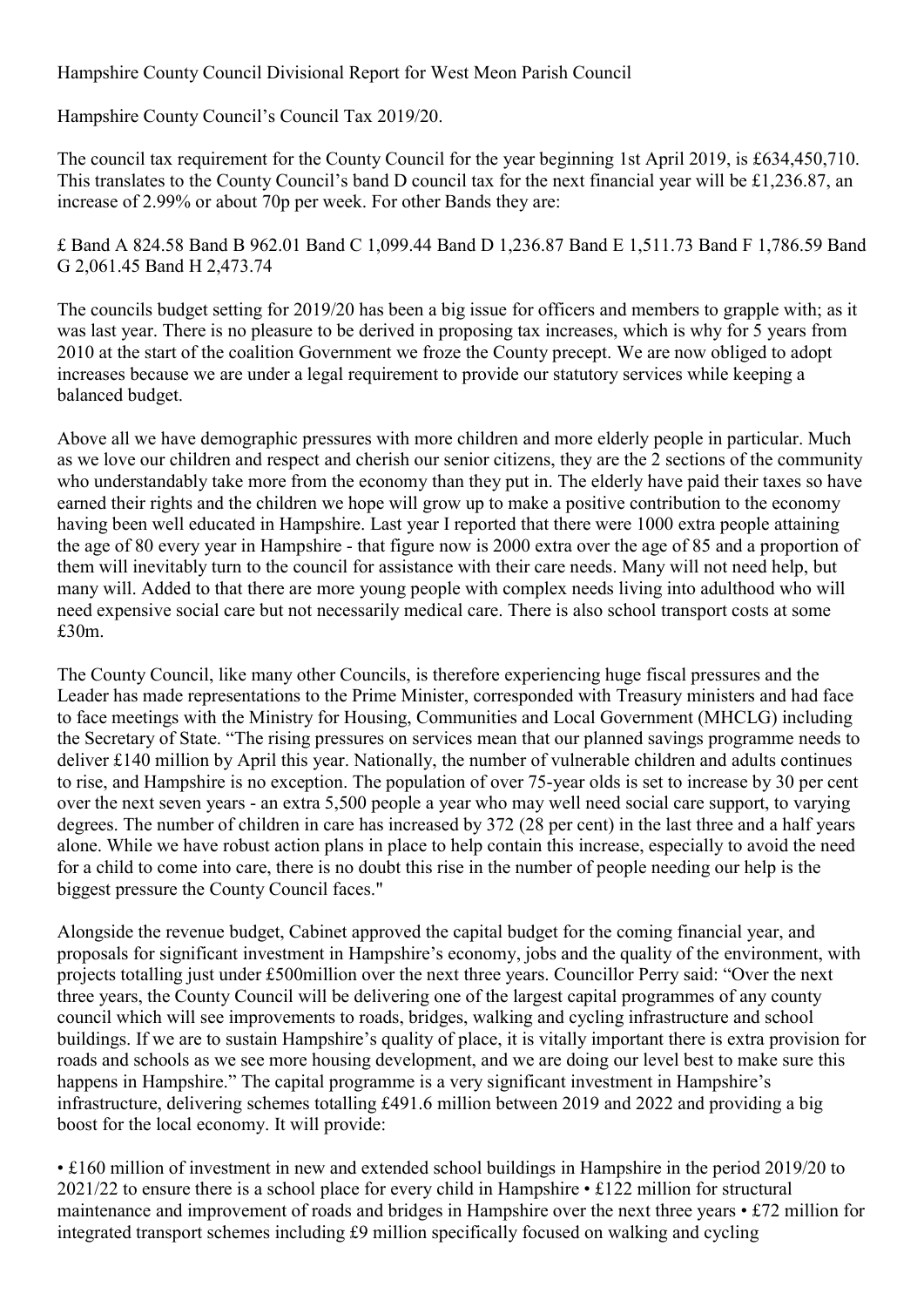improvements • £94 million for major improvement of school and other County Council buildings over the next three years.

Brexit.

For those of us who still occasionally use the 'B' word it is worth monitoring what the government is saying about the preparations for Brexit itself see: https://euexit.campaign.gov.uk/

Public Transport.

Hampshire County Council has again confirmed, following a meeting of the full Council last week, that it is limiting its proposed savings on passenger transport to just over £1million instead of the £4million originally proposed last year. The Authority has also re-stated its commitment to protecting the £0.9million provided for community transport services such as Dial-a-Ride. The Local Authority supports over 80 bus routes across Hampshire that are not commercially viable, and which would not operate without the County Council subsidy. Under the revised proposals 33 will now see no change and a further 40 will continue to operate on the same day as now but with a slightly reduced frequency - with no community that is currently served by a bus service, losing a service altogether. Leader of the County Council, Councillor Roy Perry said: "I'd like to emphasise how carefully we have looked at each and every bus route to minimise the impact of any changes on communities. For elderly people who may no longer be able to drive, a bus service remains very important. I am pleased to note that Hampshire is one of the few parts of the country where bus usage is increasing with bus use close to a 20-year high, and I applaud the bus companies that operate modern, responsive and forward-looking services. I have been pleased to note, for example in my local Romsey Rural Division, the No 66 Service from Romsey to Winchester which at one time was a service at risk now diverts to include the new Abbotswood development. That is good flexibility on the part of the bus company. Robust passenger numbers are the key to sustainable public transport in the future. To help achieve this, we continue to work with the bus operators on improvements such as contactless payments and on-board wi-fi, encouraging more people to try bus travel. In addition, we also continue to press the case to Government that, as important as the Freedom Bus pass is for elderly residents, it would make sense to allow a small token charge to cover the administration costs so that we have more funds to support bus services. A free bus with no bus service is no use at all."

Preferred secondary school choices met for the overwhelming majority.

Over 98 per cent of parents in Hampshire have been offered a place for their child, at one their preferred choices for a secondary school, by Hampshire County Council. Of those who applied, by the deadline, for a Year 7 place for September 2019, more than 92 per cent have been offered a place at their first-choice school.

Councillor Stephen Reid, Hampshire County Council's Executive Member for Education and Skills, Human Resources and Performance, said: "I am pleased to see that once again we have been able to offer a very high number of pupils a place at one of their preferred secondary school choices. Given the size of the county and increasing demand for school places, this is a significant achievement. Although pupil numbers continue to rise, we can assure parents that our investment in schools to provide the additional places needed is keeping pace, thanks to our strong track record in planning for the future. I fully appreciate that there will be some disappointment for those parents who did not secure a place at one of their chosen schools, but every child whose parents applied for a place at a Hampshire secondary school, has been offered one. Over 90 per cent of Hampshire schools are rated good or outstanding by Ofsted and there are always individual schools with exceptionally high demand, which is a credit to the high standard of teaching at these schools." The County Council received 14,351 on-time applications this year – an increase of 370 applications compared to the number received for places in September 2018. Pupils who did not secure a place at one of their chosen schools have been allocated a place at a school near to where they live, with available spaces. Parents have the right to appeal in these situations and their child's name will be added to the waiting list for their preferred schools. Places do become available if parents change their mind, or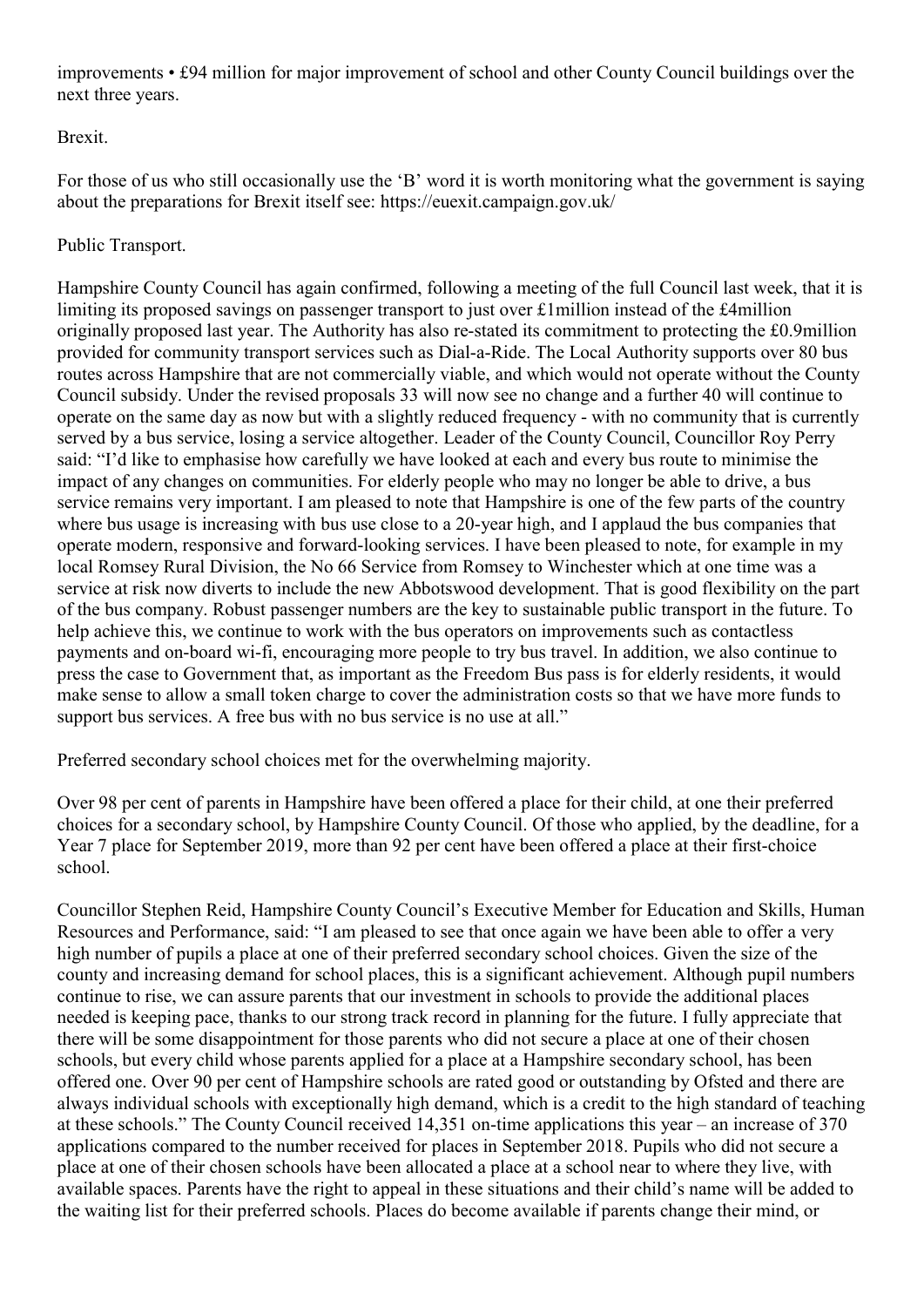families move home. The admissions team is now busy processing primary school applications with offers due to go out to parents on 16 April 2019.

---------------------------------------------------------------------------------------------------------------------------

Cllr Roger Huxstep

Member for Meon Valley Division 5th March 2019

West Meon Parish Council Winchester City Councillor Report March 2019 1.Planning update Tw o w o r k s h o p s e s s i o n s w i t h p a r i s h c o u n c i l s a r e p r o p o s e d f o r 1 2 t h / 1 3 t h M a r c h . T h i s i s t o d i s c u s s local plan and development management issues. This will include an opportunity to discuss whether settlement boundaries need updating. Let Kate Evans know if you would like to attend. The Call for Sites consultation will close on 8 March. This call for sites has no minimum site size threshold. If you have any sites to submit you can do this by following this link. Please note: even if you have previously submitted a site then you will need to resubmit this year for it to be included. The Council will not be carrying forward any sites from previous years, and all sites need to be submitted to be assessed for the 2019 Strategic Housing and Economic Land Availability Assessment. The Gypsy and Traveller DPD has now been adopted following Winchester City Council's meeting on 28thFebruary. There are no identified sites within the Parish.

 2.New Leisure Centre approved Further hurdles for the proposed new leisure centre at Bar End have been cleared with the full base case approved by the Overview & Scrutiny Committee. Planning permission has now been obtained, Willmott Dixon appointed aa building contractor and Everyone Active selected as operator. Everyone Active have been named Swim England's Operator of the Year for the last two years and run 150 facilities nationally Funding was approved at the council meeting on 28th February. The new facility will be developed with financial support from Hampshire County Council, the Pinder Trust, and the University of Winchester. The new leisure centre, with eight courts and a 50m pool as well as extensive other facilities, is designed to serve the entire district. With the new location at Bar End, access will be much easier from the Upper Meon Valley ward. It is due to open in 2021. In addition, a new four court sports centre is separately being proposed to serve the Southern Parishes. The new centre will take the place of the existing River Park Leisure Centre. The council is now considering new uses for that site. A public engagement event to discuss this is being held on Friday 22nd March from 3pm to 7pm and on Saturday 23rd March from 10am to 4pm; this will be held in a marquee on North Walls Recreation Ground. 3.District litter clean up The city council has pledged its support for this year's Great British Spring Clean, run by environmental charity Keep Britain Tidy. The Great British Spring Clean brings together individuals, community organisations, businesses and councils to make a difference to the environment on our doorstep. The campaign runs from March 22 to April 23, and the council is urging groups to get out in the district and help clean up roads and community green spaces. The council, along with its street care contractors, will be assisting local parishes and litter picking groups by providing free high-visibility jackets, litter picks and black bags which they will collect after the event. To find out more about how to get involved call 01962 672 442 or email Corinne Harris at idverde before March 8 2019.

4.Winchester City Council - Code of Conduct The Localism Act 2011 requires all local authorities to adopt a code of conduct setting out the standards of behaviour expected from local councillors. The Council is looking to adopt a new Constitution in May 2019 and as part of this work, it is also currently reviewing its Member Code of Conduct. Each Parish Council must also adopt a code of conduct. It may not be exactly the same as the Winchester City Council code (as the principal Council), but once completed, Parish Clerks will be advised of the new Winchester City Council Code and local councils invited to adopt this as a model for its own Code.

 5.Handyperson Scheme The Handyperson Service offers small repairs and adaptations at a subsidised rate to those who qualify in the Winchester District.It offers small repairs and adaptations at a subsidised rate to those who qualify in the Winchester District. In order to qualify to use the service clients need to be either over 60 years of age, living with a disability or both. The scheme is open to Winchester City Council tenants, housing association tenants, homeowners and private tenants. The Parish Council may wish to draw this to the attention of qualifying residents. The hourly rate charged is :•£9.60 + VAT for clients in receipt of means tested benefits•£18.00 + VAT for other clients If you have any questions regarding the service please contact Rhiannon Riley on 01962 848 455.

6.Te n a n t s a t i s f a c t i o n s u r v e y 2 0 1 9 Winchester City Council is carrying out its biennial tenant's satisfaction survey in March and April. The council will use this survey to find out what service